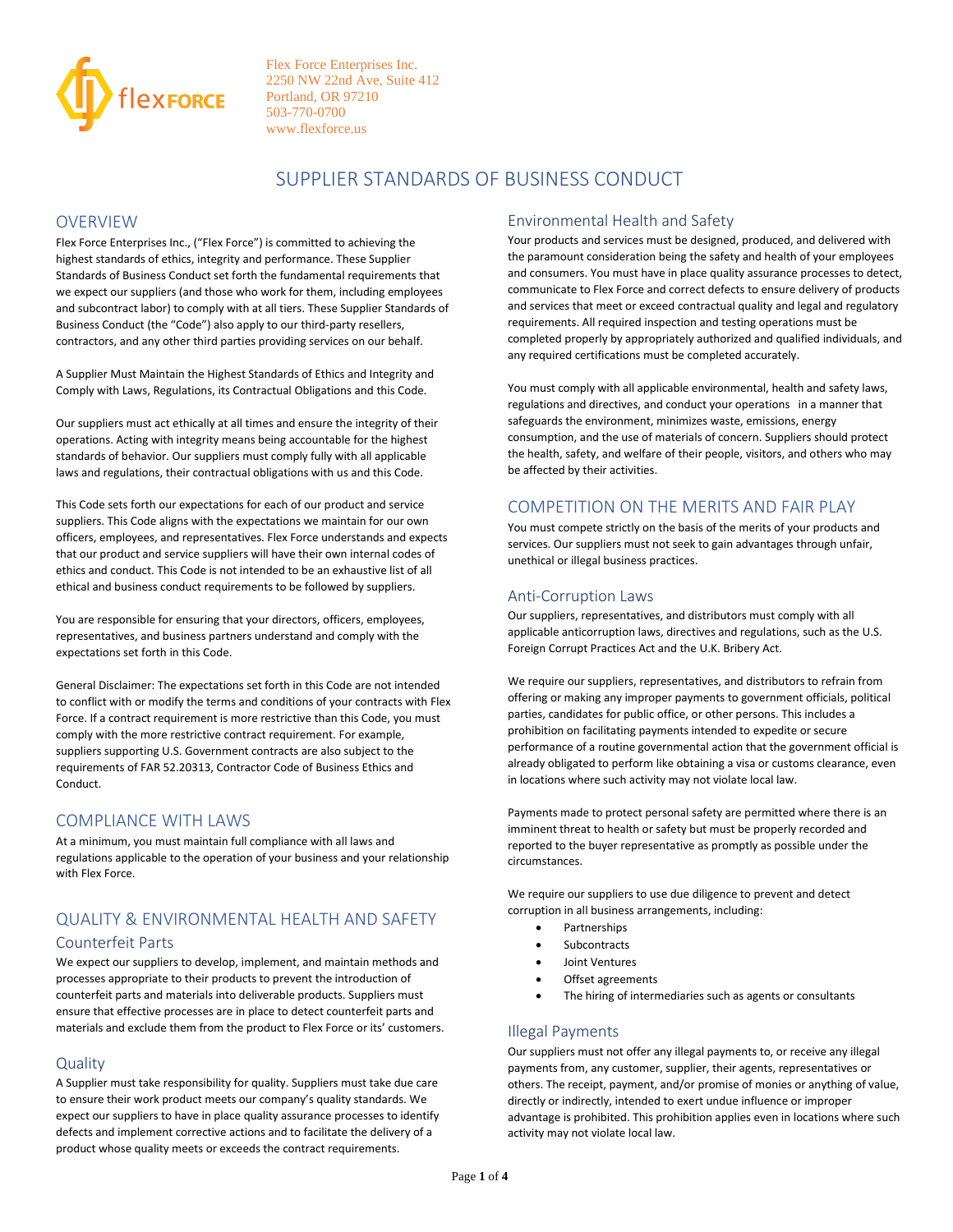

#### Anti-Trust

Our suppliers must not engage in anti- competitive practices in violation of applicable law, regulation or contractual requirements.

## Gifts/Business Courtesies

We believe our suppliers should compete on the merits of their products and services. The exchange of business courtesies may not be used to gain an unfair competitive advantage or exercise improper influence. In any business relationship, our suppliers must ensure that the offering or receipt of any gift or business courtesy is permitted by law and regulation and complies with any contractual obligations, and that any exchanges do not violate the rules and standards of the recipient's organization and are consistent with reasonable marketplace customs and practices.

## Conflict of Interest

Our suppliers must avoid conflicts of interest or situations giving the appearance of a potential conflict of interest in their dealings with us. We require our suppliers to provide notification to affected parties if an actual or potential conflict of interest arises, including conflicts between the interests of our company and the personal interests of a supplier's employees or those of close relatives, friends or business associates of a supplier or its employees.

### Insider Trading

Our suppliers, representatives, distributors, and their personnel must not use material, non-publicly disclosed information obtained in the course of their business relationship with us as the basis for trading or for enabling others to trade in the stock or securities.

#### Procurement Integrity

Our suppliers, representatives, and distributors must maintain the integrity of our procurement and acquisition processes. They may not improperly use competitors' confidential or proprietary information for their own benefit. If they become aware of any such confidential or proprietary information, they should promptly take steps to avoid its improper use and inform our Company as appropriate.

## A SUPPLIER MUST EXHIBIT GOOD TRADE PRACTICES Import

Our suppliers must ensure that their business practices are in accordance with all applicable laws, directives, and regulations governing the import of parts, components, and technical data. We require our suppliers to provide truthful and accurate information and obtain appropriate licenses and/or consents where necessary.

#### Export

Our suppliers must ensure that their business practices are in accordance with all applicable laws, directives and regulations governing the export of parts, components, and technical data. We require our suppliers to provide truthful and accurate information and obtain appropriate licenses and/or consents where necessary.

## Responsible Sourcing of Minerals

Suppliers must comply with any applicable laws and regulations regarding conflict minerals and assist us in meeting our obligations under law and regulation when requested to provide annually reports to Customers or the United States Securities and Exchange Commission on our use of conflict minerals (tantalum, tin, tungsten and gold) originating in the Democratic Republic of Congo (DRC) or any of the DRC's adjoining countries in products manufactured or contracted to be manufactured by the company and are

required to conduct due diligence on the use of conflict minerals in our supply chain. Our suppliers must support our efforts to conduct due diligence on the use of conflict minerals in our supply chain, including the identification of products in their supply chain that contain conflict minerals and validating the country of origin of these minerals.

### Anti-Boycott

Our suppliers must not participate in, cooperate with, or further the cause of any unsanctioned foreign economic boycott, in accordance with the U.S. 1977 Export Administration Act and the U.S. 1976 Tax Reform Act, or similar legislation or regulations.

## GOVERNMENT PROCUREMENT

You must take special care to comply with the unique and special rules that apply to contracting with the U.S. Government. If you support a Flex Force contract with the U.S. Government, you must follow the U.S. Government's rules for competing fairly, honor restrictions applying to U.S. Government employees (e.g., receipt of gifts and employment), deliver products and services that conform to specifications, laws and regulations, adhere to government accounting and pricing requirements, claim only allowable costs, ensure the accuracy of data submitted and comply with all other applicable U.S. Government requirements at all times.

# PROTECT INFORMATION, INTELLECTUAL PROPERTY AND THE SUPPLY CHAIN

You must respect the legitimate proprietary rights and intellectual property rights of Flex Force and its customers. You must take proper care to protect sensitive information, including confidential, proprietary, and/or personal information. In accordance with GPDR and other applicable laws, you shall not use such information for any purpose other than the business purpose for which it was provided, unless the information owner provided authorization.

## Confidentiality of Sensitive Information

Suppliers must maintain the confidentiality of all information entrusted to them by us, our customers or other third parties, except where disclosure is authorized or legally required (and then only after notice). We require our suppliers to properly handle and protect from improper disclosure any sensitive information, including classified, controlled, proprietary, and/or personal information; competition sensitive information and/or intellectual property. Information should not be used for any purpose (e.g., advertisement, publicity, and the like) other than the business purpose for which it was provided, unless there is prior authorization from the owner. Suppliers must comply with all contractual obligations and applicable laws, including data privacy laws.

### Intellectual Property

We require our suppliers to respect and comply with all applicable laws and other binding obligations governing intellectual property rights.

### Cybersecurity

Suppliers must take care to safeguard and protect information entrusted to them and information generated or developed by them in support of our programs from unauthorized access, destruction, use, modification, or disclosure. We require suppliers to have risk-based cybersecurity programs designed to mitigate emerging threats to their information systems, their products and services, and their supply chain in addition to complying with all applicable contractual and legal requirements so as to protect Flex Force's data and deliverable commitments.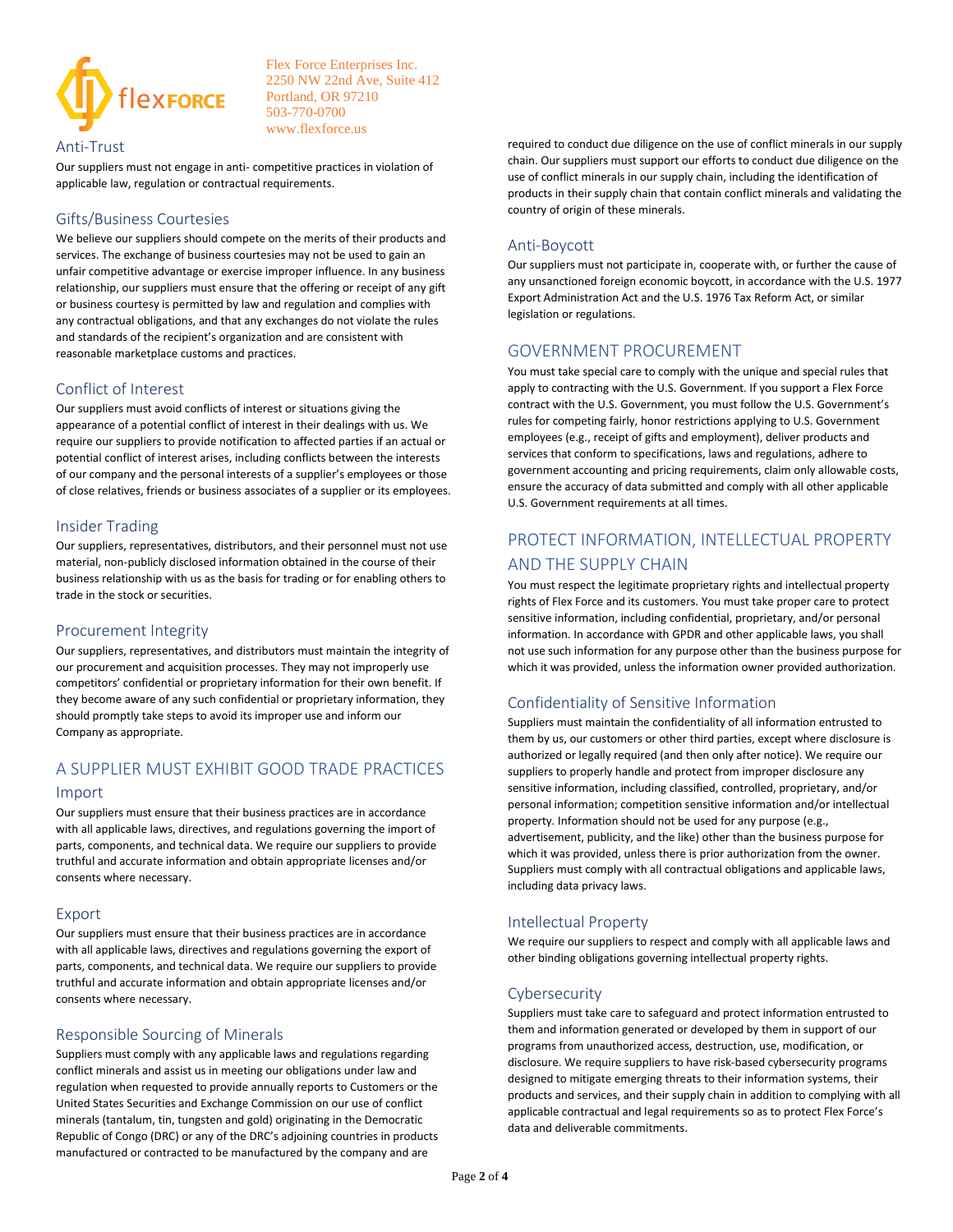

#### Security of Supply Chain

In addition to complying with Flex Forces' security requirements, suppliers are encouraged to implement practices and procedures to ensure the security of their people, property, and other assets, including their supply chain. Suppliers are encouraged to participate in the Customs-Trade Partnership Against Terrorism initiative of the United States Department of Homeland Security.

## ACCURACY OF RECORDS AND SUBMISSIONS

Suppliers must create and maintain accurate records. All records, regardless of format, made or received as evidence of a business transaction, must fully and accurately represent the transaction or event being documented. When a record is no longer needed to conduct current business, records should still be retained based on the applicable retention requirements. Suppliers must not falsify or provide fraudulent records, billings, or other statements to Flex Force, it's customers, or any auditor/investigator.

## TREAT PEOPLE WITH DIGNITY AND RESPECT

Flex Force respects the UN's Universal Declaration of Human Rights and expects that its' suppliers do as well.

#### Non-Discrimination

You must treat your existing and prospective employees and business partners fairly, based only on merit and other factors related to your legitimate business interests, and without regard to race, religion, color, age, gender, gender identity or expression, sexual orientation, national origin, marital status, veteran status, or disability.

#### Child Labor

(UN Convention on the Rights of the Child, ILO Conventions Nos. 138, 182 and FLSA – Fair Labor Standards Act)

Children have the right to be protected from financial exploitation in labor, and from performing work which can limit the educational- and developmental possibilities. Children and young persons under the age of 18 shall not be engaged in labor that is hazardous to their health or safety, including night work. Children under the age of 16 shall not under any circumstances be engaged in labor at Flex Force. You must ensure that child labor is not used in the performance of your work, whether or not related to Flex Force business. The term "child" refers to any person under the minimum legal age for employment where the work is performed.

### Human Trafficking

#### (ILO Conventions Nos. 29 and 105)

Flex Force and its suppliers shall not utilize forced, bonded or involuntary prison labor. Workers shall not be required to lodge "deposits" or identity papers with Flex Force and shall be free to leave their employer after reasonable notice.

We fully support the elimination of human trafficking and slavery from the supply chain and do not tolerate any trafficking in persons. Suppliers must adhere to regulations prohibiting human-trafficking. Suppliers must comply with all applicable local laws in the country or countries in which they operate.

#### Wage and Benefits

Flex Force shall ensure that employees in its own organization and the employees of any subcontractors do not have wages or working conditions that are inferior to those stipulated by any applicable nationwide collective bargaining agreement or those that are normal for the relevant location and trade.

i. The working environment shall be safe and hygienic, bearing in mind the prevailing knowledge of the industry and of any specific hazards. Adequate steps shall be taken to prevent accidents and injury to health arising out of, associated with, or occurring in, the course of work, by minimizing, so far as is reasonably practicable, the causes of hazards inherent in the working environment. All employees shall have access to relevant health and safety equipment which meet at minimum, national legal standards. Employees shall be informed of eventual health risks associated with the work.

#### ii. No Excessive Working Hours

Working hours per week shall not exceed national legal standards. Workers shall always receive overtime pay, minimum in accordance with national legal standards.

#### iii. Regular Employment

All workers are entitled to a contract of employment that shall have that contract written in a language they understand.

## Harassment and Discrimination

(ILO Conventions Nos. 100 and 111 and the UN Convention on Discrimination against Women)

Flex Force shall be not discriminate at the workplace based on ethnic background, religion, age, disability, gender, marital status, sexual orientation, union membership or political affiliation. Our suppliers should ensure that their employees are afforded an employment environment that is free from physical, psychological, and verbal harassment, or other abusive conduct.

### Freedom of Association and the Right to Collective

## Bargaining

#### (ILO Conventions Nos. 87, 98)

Workers, without distinction, shall have the right to join or form trade unions of their own choosing and to bargain collectively. Workers representatives shall not be discriminated and shall have access to

carry out their representative functions in the workplace. Where the right to freedom of association and collective bargaining is restricted or under development, Flex Force shall facilitate meetings between workers and the management to discuss wages and working conditions without this having negative consequences for the workers.

# ETHICS & COMPLIANCE PROGRAM

#### **Compliance**

Commensurate with the size and nature of your business, you must have management systems, tools and processes in place that (a) ensure compliance with applicable laws, regulations and the requirements set forth in this Code; (b) promote an awareness of and commitment to ethical business practices, including, without limitation, the expectations set forth in this Code; (c) facilitate the timely discovery, investigation, disclosure (to Flex Force and others, as appropriate) and implementation of corrective actions for violations of law, regulations or the expectations set forth in this Code; and (d) provide training to your employees on compliance requirements, including the expectations set forth in this Code.

### Whistleblower Protection

Our suppliers should provide their employees with avenues for raising legal or ethical issues or concerns without fear of retaliation. Our suppliers should also take action to prevent, detect, and correct any retaliatory actions.